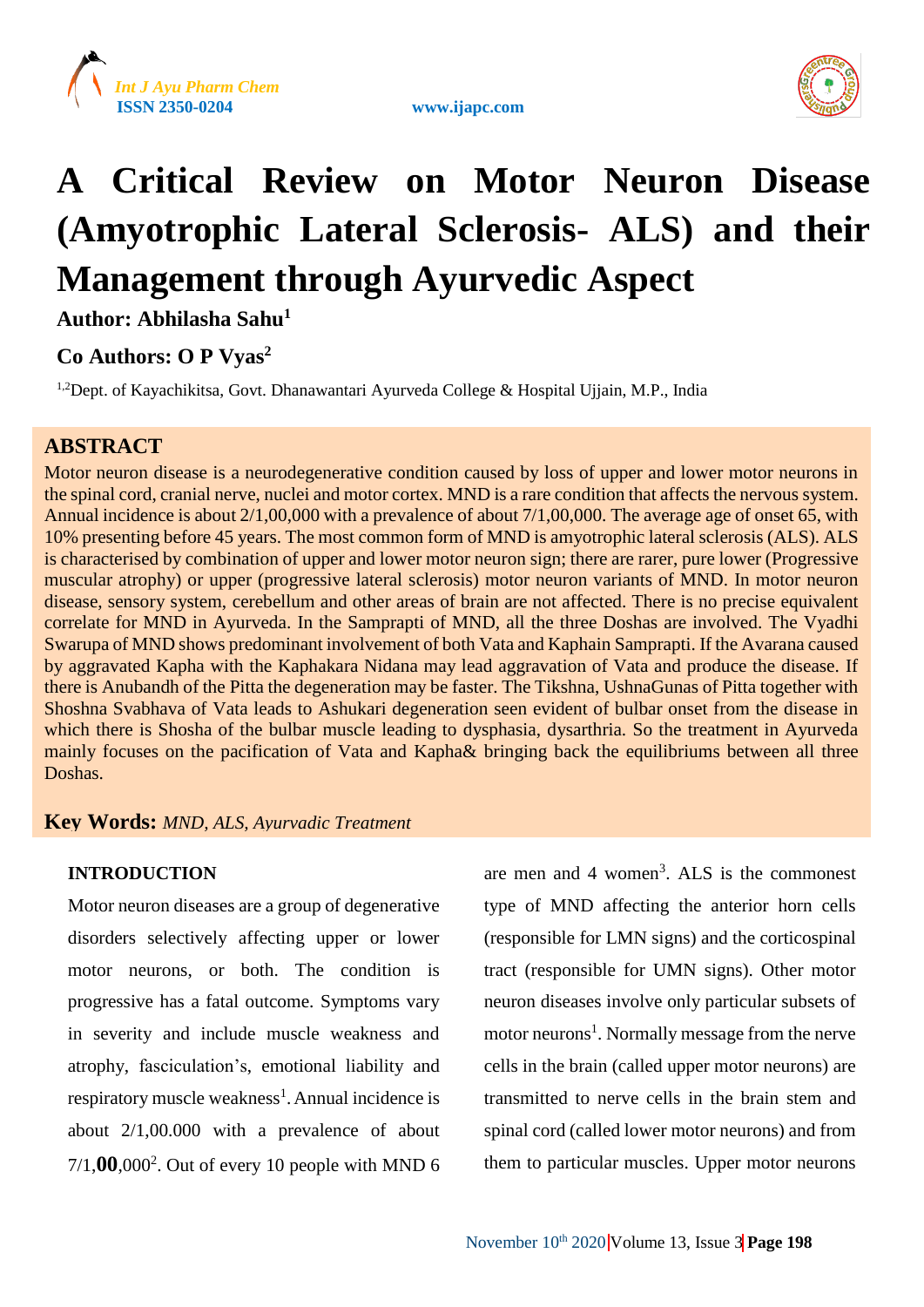# *<i>J* Ayu Pharm Chem





direct the lower motor neurons to produce movements such as walking or chewing. Lower motor neurons control movement in the arms, legs, chest face, throat and tongue. Spinal motor neurons are also called anterior horn cells. Upper motor neurons are also called carticospinal neurons. When there are disruption in the signals between the lower motor neurons and the muscles, the muscles do not work properly, the muscles gradually weaken and may begin wasting away and develop uncontrollable twitching (called fasciculations). When there are disruption in the signals between the upper motor neurons and lower motor neurons, the limb muscles develop stiffness (called spasticity) movement become slow and effortful, and tendon reflexes such as knee and ankle jerks become over reactive. Over the time, the ability to control voluntary movement can be lost<sup>4</sup>. In *Ayurveda* MND can be considered as *Vata* predominant disease. *Vata* is considered a chief factor for physiological maintenance of the body<sup>5</sup>. Most of the sign and symptoms of MND like fasciculation, cramps, wasting, weakness, spasticity bulbar etc. match that of the classical signs and symptoms of *Vata* derangement described in *Ayurveda*<sup>6</sup> *.* In the *Samprapti* of MND, all the three doshas are involved. If the *Avarana* is caused by aggravated *Kapha*, with the *Kaphakaranidana.* It may lead aggravation of *Vata* and produce the disease. If there is *Anubandha* of pitta, the degeneration may be faster. The *Tikshna, Ushna Gunas* of *Pitta*  together with *Shoshana Svabhava* of *Vata* leads to *Ashukari* degeneration and form of the disease in which there is *Shosha* of bulbar muscles leading to dysphagia, dysarthria<sup>7</sup>. In modern medicine there is no effective treatment for MND. The first line of MND treatment is avoid all causative factors<sup>6</sup>. In *Ayurveda* the line of treatment of MND mainly focuses on to remove *Avarana* of *Kapha* and pacification of *Vata.*

The difference between upper motor neuron and lower motor neuron shown below in table 1.

| Table 1 Differences between upper motor neuron and lower motor neuron <sup>8</sup> |
|------------------------------------------------------------------------------------|
|------------------------------------------------------------------------------------|

|                              | <b>Upper motor neuron</b>         | Lower motor neuron                 |
|------------------------------|-----------------------------------|------------------------------------|
| <b>Affection</b>             | Muscle groups                     | Individual muscle                  |
| Tone                         | Clasp knife rigidity              | Flaccidity                         |
| <b>Nutrition</b>             | Slight wasting due to disuse      | Marked wasting                     |
| <b>Involuntary movements</b> | Flexor spasms sometimes           | <b>Fasciculation sometimes</b>     |
| <b>Reflexes</b>              | Deep jerk brisk plantars extensor | Deep jerks absent, plantars flexor |
| <b>Electrical reaction</b>   | Normal                            | Degeneration                       |

# Causes<sup>9</sup>:

Scientists are not sure why motor neurons start to lose function. Several inter related factors are responsible that causes MND such as-

Excess glutamate – Glutamate is neurotransmitter that transmits data from cell to cell. Abnormally high levels of glutamate may be toxic and could lead to a disturbance in the chemical communication required for proper nerve function.

Cell metabolism- Transport systems exist in all cells that bring nutrients and chemical component

November 10th 2020 Volume 13, Issue 3 **Page 199**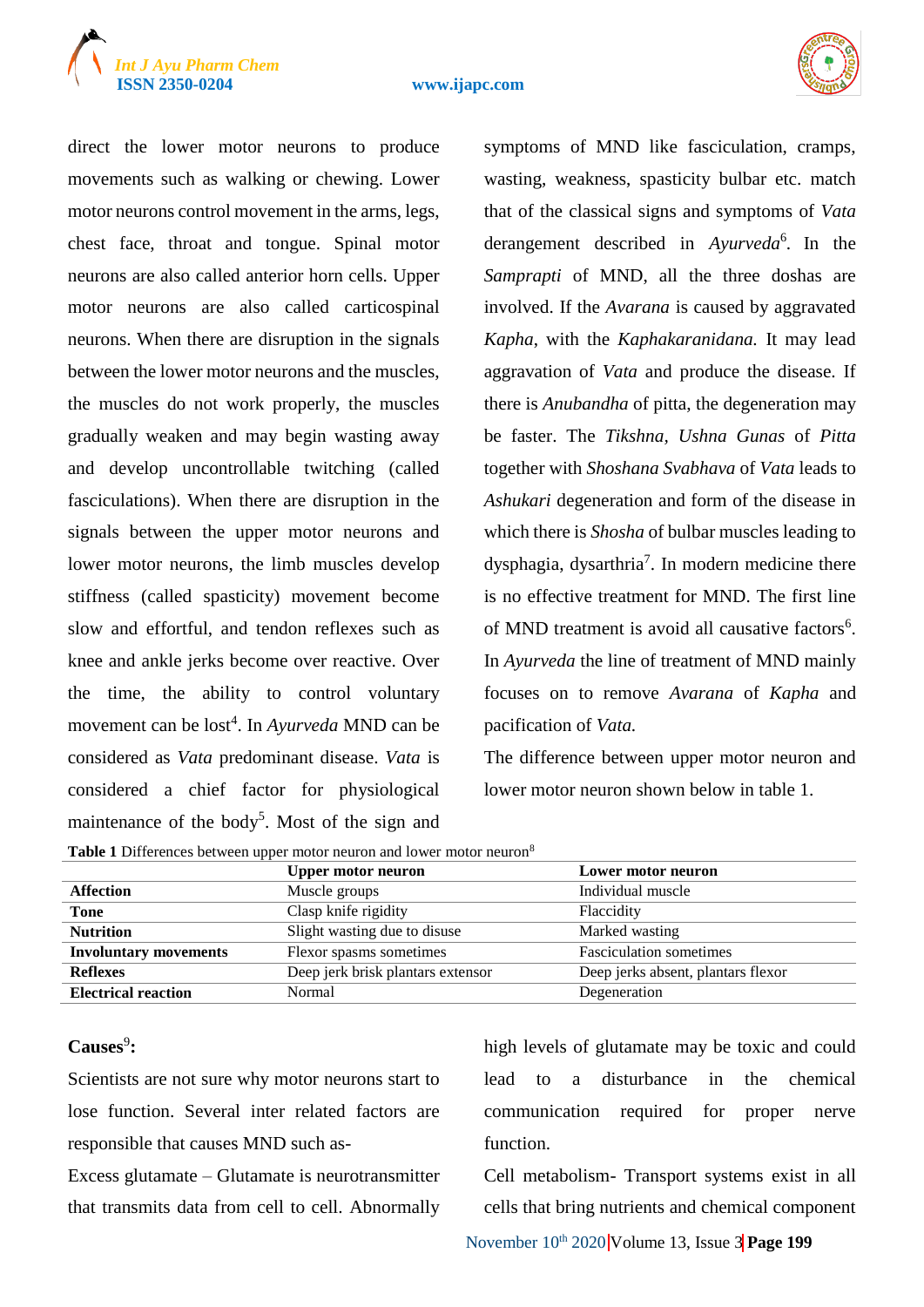

into the cell while at the same time moving waste products out. These transport systems are disturbed in the motor neurons during the initial stage of MND.

Aggregates – Unusual clumps of protein molecules have been found to accumulate in the motor neurons of MND which undermines the hormonal functioning of motor neurons.

Lack of antioxidant production – Researches indicates that motor neurons of patients with MND do not produce enough antioxidants to neutralize the free radicals that emerge as a natural by product of cell activity.

Mitochondria of motor neurons – The mitochondria of motor neuron cells of people with MND appear to be abnormal, which alter the allergy production.

Neurotrophic factors- These are molecules, usually proteins which facilitate the growth or repair of nerve cells it has been found that neurotrophic factors are not produced property in patients with MND

Glia cells- These cells surround neurons and provide support for them and isolation between them. They also provide motor neurons with nutrients and relay data from one cell to another. In some cases problems with glia cells can effects the motor neurons.

Prions and ALS link: Recent researchers have discovered a vital link between prions and ALS.

#### **Clinical features:**

MND typically presents focally, either with limb onset (e.g. foot drop or loss of manual dexterity) or with bulbar symptoms (dysarthria, swallowing difficulty); respiratory onset is rare but type 2 respiratory failure is a common terminal event. Sensory, autonomic and visual symptoms do not occur, although cramp is common. Examination reveals a combination of lower and upper motor neuron signs without sensory involvement. Cognitive impairment is under-recognised in  $MND<sup>10</sup>$ . There is no bladder involvement<sup>11</sup>.

#### **Sign &symptoms**<sup>12</sup>**:**

Wasting & fasciculation of muscles.

Weakness of muscles of limbs, tongue, face and palate.

Pyramidal tract involvement, causing spasticity, exaggerated tendon reflexes, extensor plantar responses

External ocular muscles and sphincters usually remain intact

No objective sensory deficit

Evidence of cognitive impairment with frontotemporal dominance

**Course**: Symptoms often begin focally in one part and spread gradually but relentlessly to become widespread $^{12}$ .

**Types**<sup>13</sup>: The types of MND shown below in table 2.

| <b>Table</b> $\angle$ Types of MIND       |                             |
|-------------------------------------------|-----------------------------|
| <b>Type of MND</b>                        | <b>Type of degeneration</b> |
| $\mathbf{ALS}\$                           | Both UMN and LMN            |
| <b>PLS</b> (Primary lateral sclerosis)    | I IMN                       |
| <b>PMA (Progressive muscular atrophy)</b> | LMN in Spinal cord          |
|                                           |                             |

**Table 2** Types of MND

November  $10^{th}$  2020 Volume 13, Issue 3 Page 200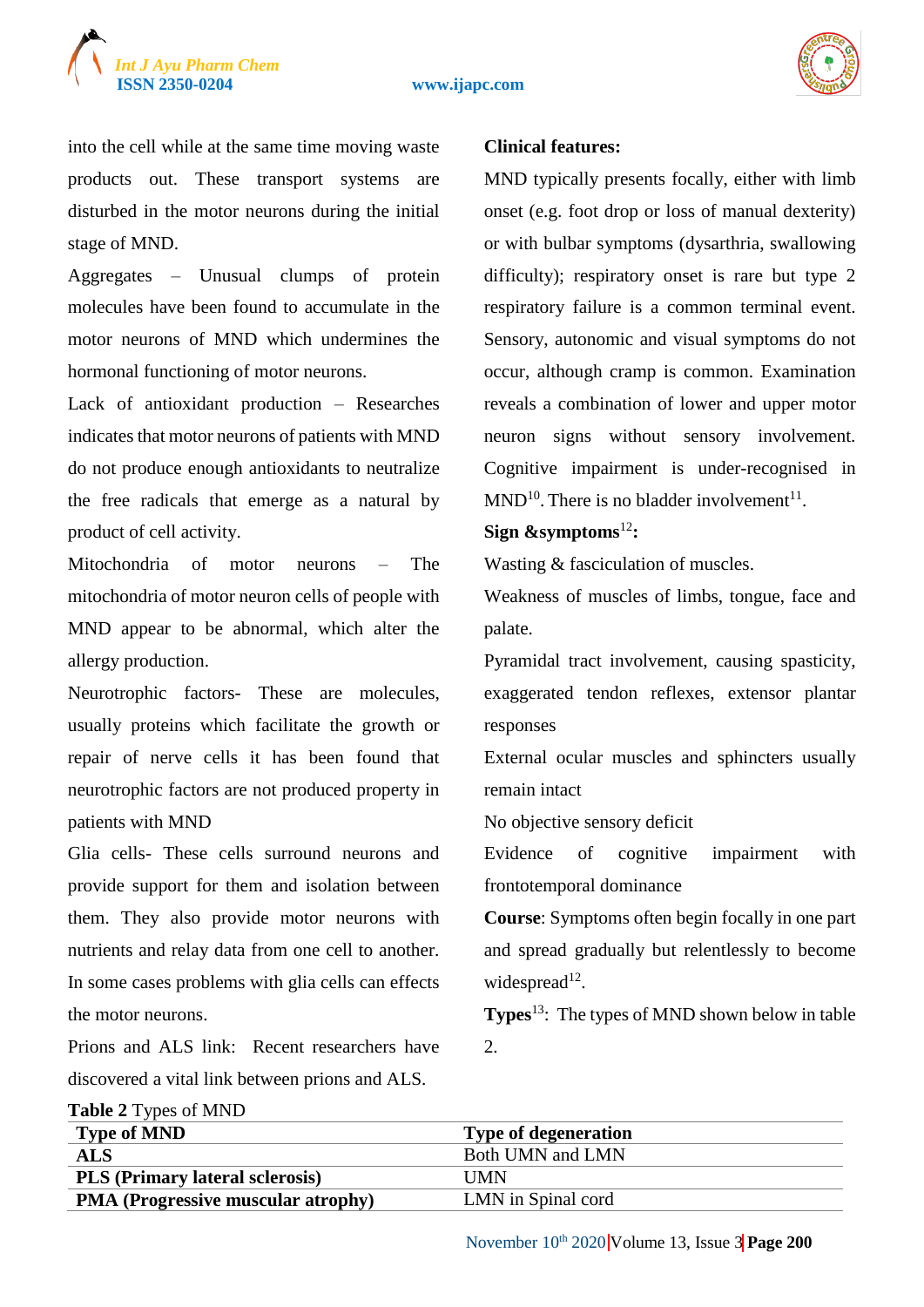



| <b>Progressive Balbar palsy</b> | $LMN - Bulbar Region$ |
|---------------------------------|-----------------------|
| <b>Pseudobulbar Palsy</b>       | $UMN - Balbar Region$ |

#### **Amyotrophic lateral sclerosis (ALS)**

ALS is also called Lou Gehrig's disease. It is a progressive, ultimately fatal disorder that eventually disrupts signals to all voluntary muscles. Approximately, 75% of the people with classic ALS will also develop weakness and wasting of the bulbar muscles $^{14}$ .

#### **Etiology**

Most of the ALS cases are sporadic<sup>1</sup>, only 5% to 10% of cases are familial ALS having autosomal dominant (AD), Autosomal recessive (AR) or Xlinked pattern of inheritance. Following are risk factors for the development of  $ALS<sup>15</sup>$ .

Genetic factors

Smoking

Old age

Toxins: lead, tin and mercury

Electric shock

Radiation exposure

Excess glutamate activity<sup>1</sup>

#### **Pathology:**

The main pathology is death of anterior horn cells of the spinal cord and cranial motor nuclei of the lower brainstem (except those that innervate ocular muscles). The pyramidal tracts show degenerative changes and there may be secondary  $d$ emyelination<sup>1</sup>.

The cause of sporadic ALS is not well defined. Several mechanisms that impair motor neuron viability have been elucidated in mice and rats induced to develop motor neuron disease by SOD1 transgenes with ALS-associated mutations. It is evident that excito-toxic neurotransmitters such as glutamate participate in the death of motor neurons in ALS. This may be a consequence of diminished uptake of synaptic glutamate by an astroglial glutamate transporter,EAAT2. It is striking that one cellular defence against such excitotxicity is the enzyme SOD1, which detoxifies the free radical superoxide anion. Because SOD1 is mutated in some familial cases of ALS, it may be that glutamate excitotoxicity and ALS result from free radical accumulations in motor neurons. The mutant protein is conformationally unstable and prone to aberrant catalytic reaction. In turn these features lead to aggregation of SOD1 protien, impairment of axonal transport, reduced production of ATP other perturbation of mitochondrial function, activation of cyclo-oxygenase within the ALS spinal cord, ultimately induction of cell death via pathways that are at least partially dependent on casepases. Reduce VEGF (vascular endothelial growth factor gene) expression increase the risk of ALS<sup>16</sup>.

#### **Clinical features:**

Initial symptom is usually insidious onset of weakness and clumsiness of one hard for skilled activity which progresses and gross activity also becomes difficult.

Overtime the opposite hand is involved and whole of both upper limbs may be affected.

LMN signs such as wasting, flaccidity, loss of tendon reflexes and fasciculations are seen along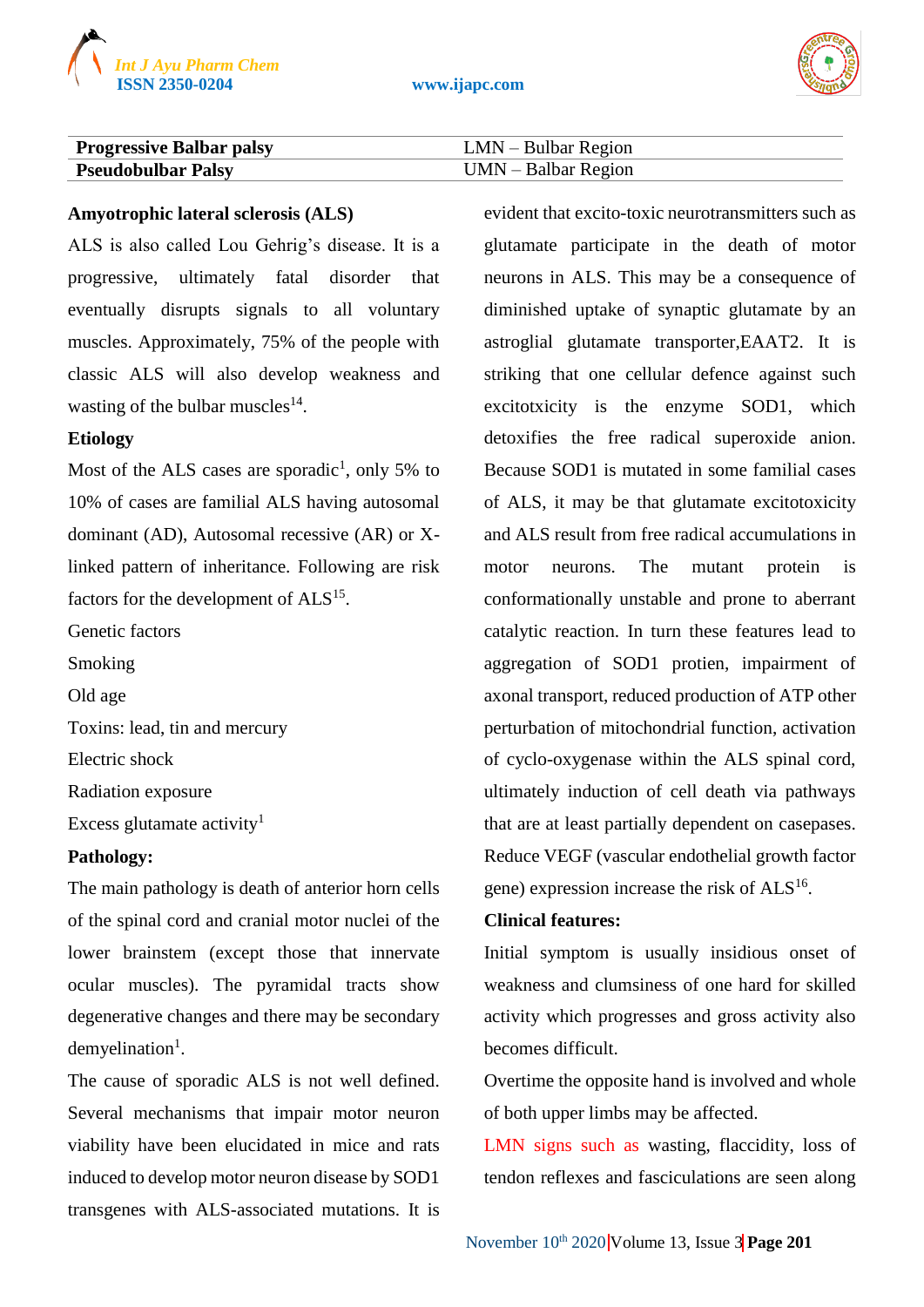

with UMN sign such as spasticity and exaggerates reflexes.

Lower limb involvement may precede or follow upper limb involvement. There is difficulty in walking with spastic gait and pyramidal signs. The knee and ankle jerks are exaggerated. Planter response is extensor bilaterally.

Involvement of cranial nerve nuclei causes difficulty in swallowing, nasal regurgitation and slurred speech. Tongue shows atrophy and fasciculations. UMN involvement results in pseudobulbar palsy with exaggerated jaw jerk.

There is no sensory loss but subjective sensation like numbness, cramps, neuralgic pain may be complained of. Impotence occurs early in the disease. There is no loss of sphincter control<sup>17</sup>. In addition to motor symptoms, patients with ALS often have non-motor associated symptoms including sleep disturbance, subtle cognitive dysfunction and mood changes $18$ .

#### **Complications**<sup>19</sup>**:**

Breathing in food or fluid (aspiration) Loss of ability to care for self

Emotional lability

Lung failure

Pneumonia

Pressure sores

Weight loss LM

Usual duration of survival in balbar palsy is about 2 years, ALS 4-5 years and PMA 8-10 years. Final state consist of anarthria, aphagia and widespread limb weakness in a person with full consciousness. Death occurs from pneumonia or respiratory failure<sup>20</sup>.

#### *Ayurvedic* **aspect:**

There is no precise equivalent correlate for MND in *Ayurveda*. Though all three *Doshas* are involved in the *Samprapti* of MND, The *Vyadhi Swarupa* of MND shows predominant involvement both *Vata* and *Kapha* in *Samprapti*. If may lead aggravation of *Vata* and produce the disease.

If there is *Anubandha* of *Pitta,* the degeneration may be faster. The *Tikshna, Ushna Gunas* of *Pitta* together with *Shoshana Svabhava* of *Vata* leads to *Ashukari* degeneration, seen evident in the bulbar onset from of the disease in which there is *Shosha*  of bulbar muscles leading to dysphagia, dysarthia. The *Vyana Kopa* also means lack of sufficient nutrition to the *Dhatus*, causing *Kshaya* of *Dhatus* especially that of *Mamsa Dhatus*. The *Dhatukshaya l*eads to further aggravation of *Vata*  that may lead to *Anyonya Avarana* of *Vata.*

When *Udana* is obstructed by *Avarana* of *PranaRodha* to *Nishvasa*, *Ucchvas* and *MukhaShosha* is seen.

*Avarana* to*Prana* by *Udana* causes loss of *Bala, Ojas,* and *Varna*

*Avarana* of *Prana*and *Udana* are considered to most *Gurutara* among all types of *Avarana* by *Susuruta. Pidana*of them leads to loss of *Bala* and life. *Samarodha*to *Nishvasa* and *Uchvasa* due to *Pranakopa*. Ultimately leads to *Pranahani* and  $death<sup>7</sup>$ .

#### *SampraptiGhataka*<sup>21</sup>*:*

*Dosha* : All three *Doshas* are involved but in ALS is a *VataKapha* predominant disease and bulbar palsy shows *Pittanubandha*.

November 10<sup>th</sup> 2020 **Volume 13, Issue 3 Page 202**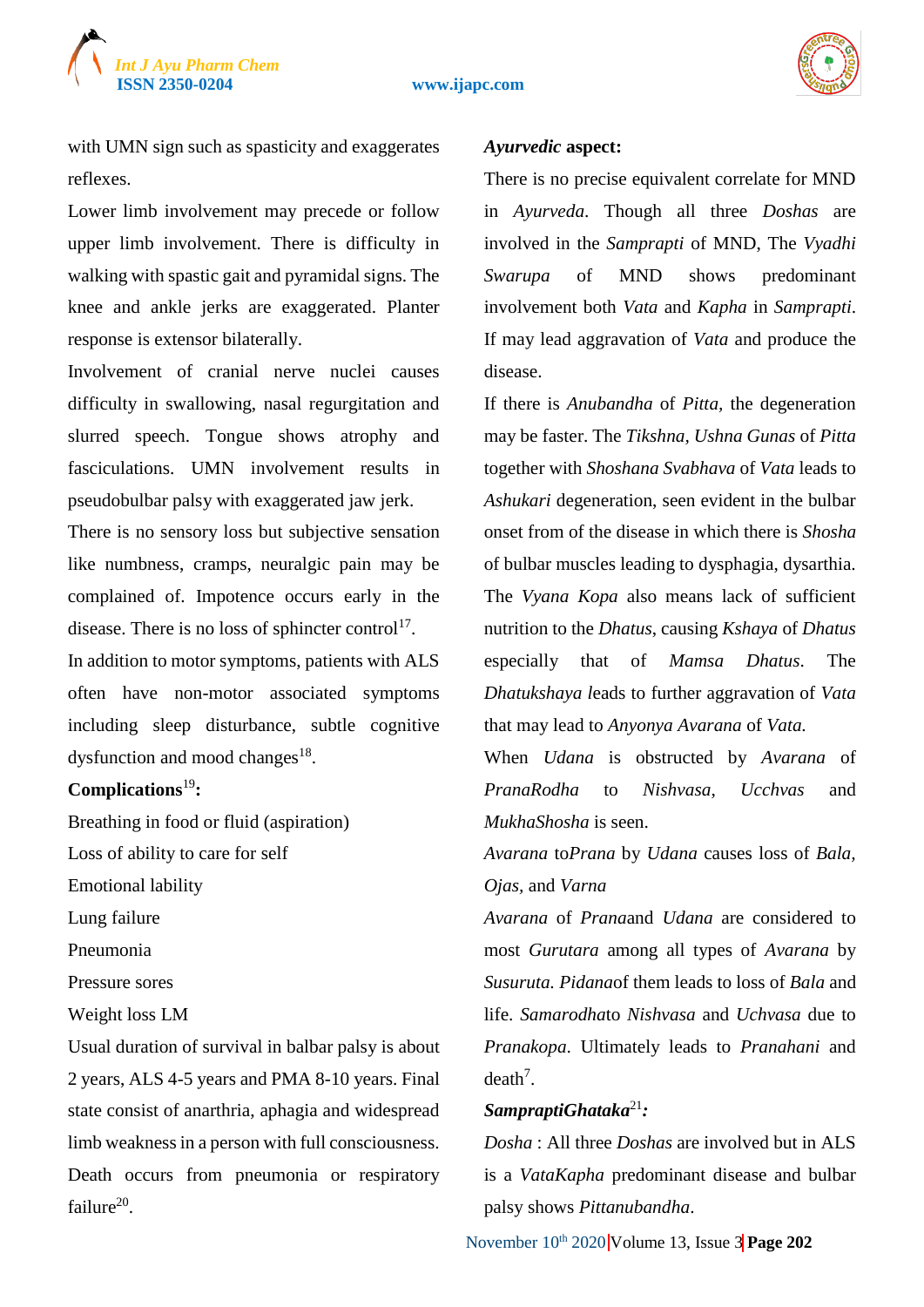



*Dushya: Mamsa, Medas, Asthi, Majja, Sira, and Snayu Srotasa: Masavaha, Medovaha, Majjavaha, Asthivaha*  $Runa^{22}$ *Balashaya Sphurana MamsaShosha Vakvikriti Minminatva Stambha Lalashrava Bhaktarodha* **Investigation:**

Blood tests: Usually normal, other than a mildly raised creatine kinase.

Sensory and Motor nerve conduction studies: Normal but there may be reduction in amplitude of motor action potentials due to axonal loss.

EMG: Usually confirm the typical features of widespread denervation and re-innervation.

Spinal fluid analysis: not usually necessary

Genetic testing: testing is increasing in importance, with mutations found in SOD1, FUS, TARDBP and C9orf72 that may help predict risk and phenotype of disease in those with a family history of  $MND<sup>12</sup>$ .

Cervical spine CT or MRI to be sure there is no disease or injury to the neck which can mimic  $ALS<sup>19</sup>$ .

TMS (Transcranial magnetic stimulation): To measure activity of upper motor neurons<sup>5</sup>.

Muscle biopsy: To recognized Denervation progresses, muscle atrophy<sup>23</sup>.

#### **Treatment: In modern medicine**

There is no effective drug for the treatment of  $MND<sup>17</sup>$ .

Patients should be managed within a multidisciplinary service, including physiotherapists, speech and occupational therapists, dietitians, ventilatory and feeding support, and palliative care teams, with neurological and respiratory input.

The drug Riluzole has been approved for ALS because it produces a modest lengthening of survival. Riluzole blocks release of glutamic acid and may slow the progression of disease by disrupting glutamate- mediated neurotoxicity $^{12}$ .

The absence of specific therapy for MND, rehabilition measures helpful. Foot drop splints facilitate walking and finger extension splints can potentiate grip. If there is difficulty in chewing and swallowing, gastrostomy is helpful for restoring nutrition and hydration<sup>17</sup>.

#### **Treatment principle: In** *Ayurveda*

To remove *Avarana* of *Kapha.*

*F*ollowed by *Kevala Vata Chikitsa.* 

Maintained the *Agni* in equilibrium.

In initial stage *Katu Rasa, Ushna Virya Ausadhas*  are given. Then *Madhura Rasa Ausadhas* are given to treat *Kevala Vata Avastha*<sup>24</sup> *.*

# **Following therapeutic regimens are advocated**  for its management<sup>6</sup>:

Avoid causative factors: The first line of MND treatment is to avoid all possible causative factors. *Vaspa Sweda*: This is performed after an oil massage viz- *Mahamasa Taila, Narayana Taila, Lakshad iTaila* etc to control vitiated *Vata Dosha*.

November  $10^{th}$  2020 Volume 13, Issue 3 Page 203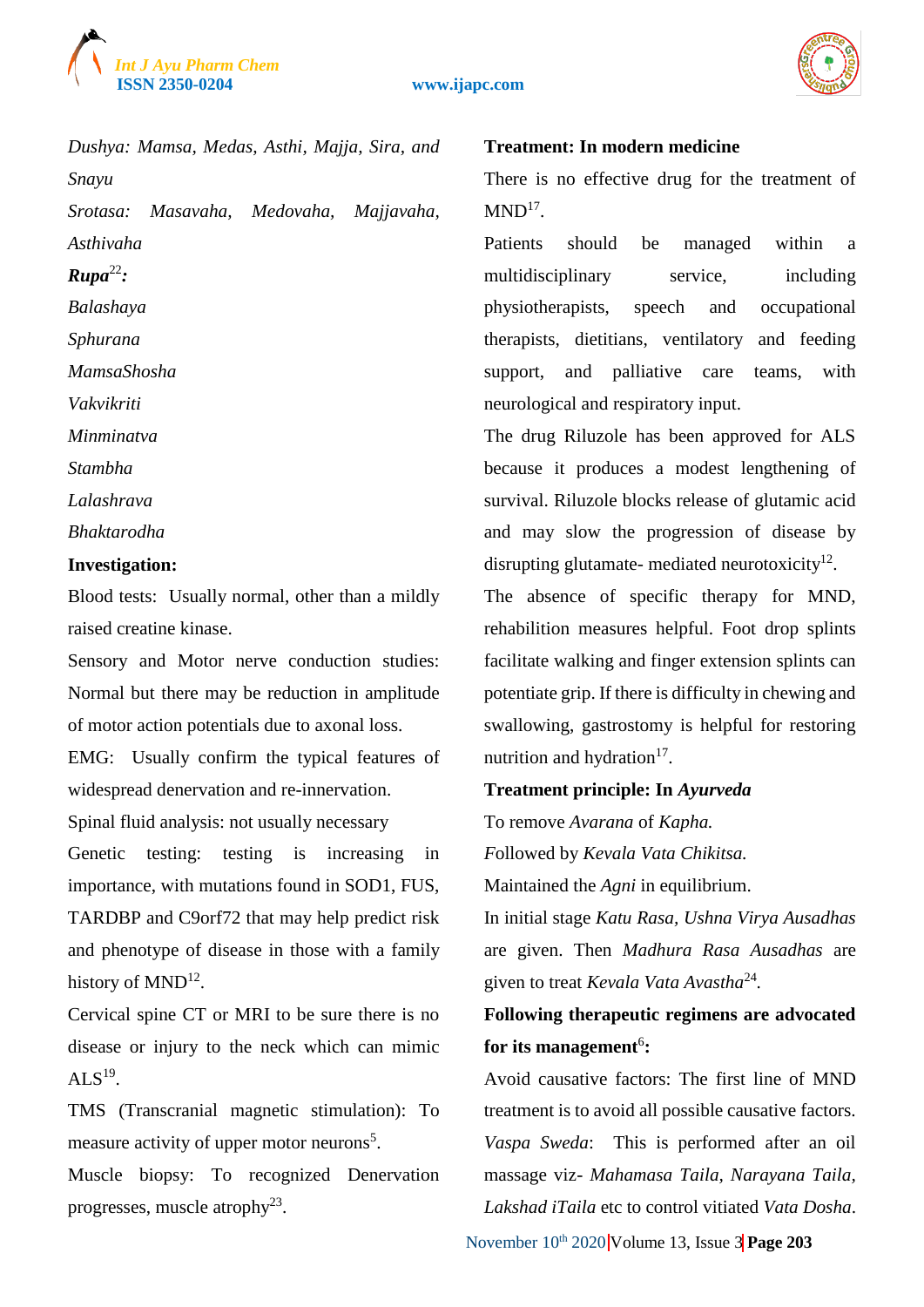



*Shashtika Shali Pinda Sweda*: It is performed over the affected body parts. It strengthens the muscles improve the blood circulation and provide nourishment to the affected body parts.

*Panchkarma* therapy: Treatment like *pichu, Sirovasti, Sirodhara,* and *MatraVasti*are helpful Nourishing and Rejuvinative treatment: Drugs like *Ashvagandha, Medhya Rasayanas, Amalakirasayana, Pippalirasayana,* 

*Triphala*and*Swarna preparation.*

Medicated paste bandage over affected part to tone the muscle nerve and conserve the power of muscles.

Compound formulation: Drug like *Tryodashangguggulu,* 

*Panchamritalauhaguggulu, dashangaguggulu, dashmulaghanavati, mahayograjguggulu, mahavatavidhvashi rasa, Rasaraj rasa, Dashamulakashaya, MaharashnadiKshaya, Ashvagandharishta, Draksharista, Balarishta*etc are helpful to MND patients.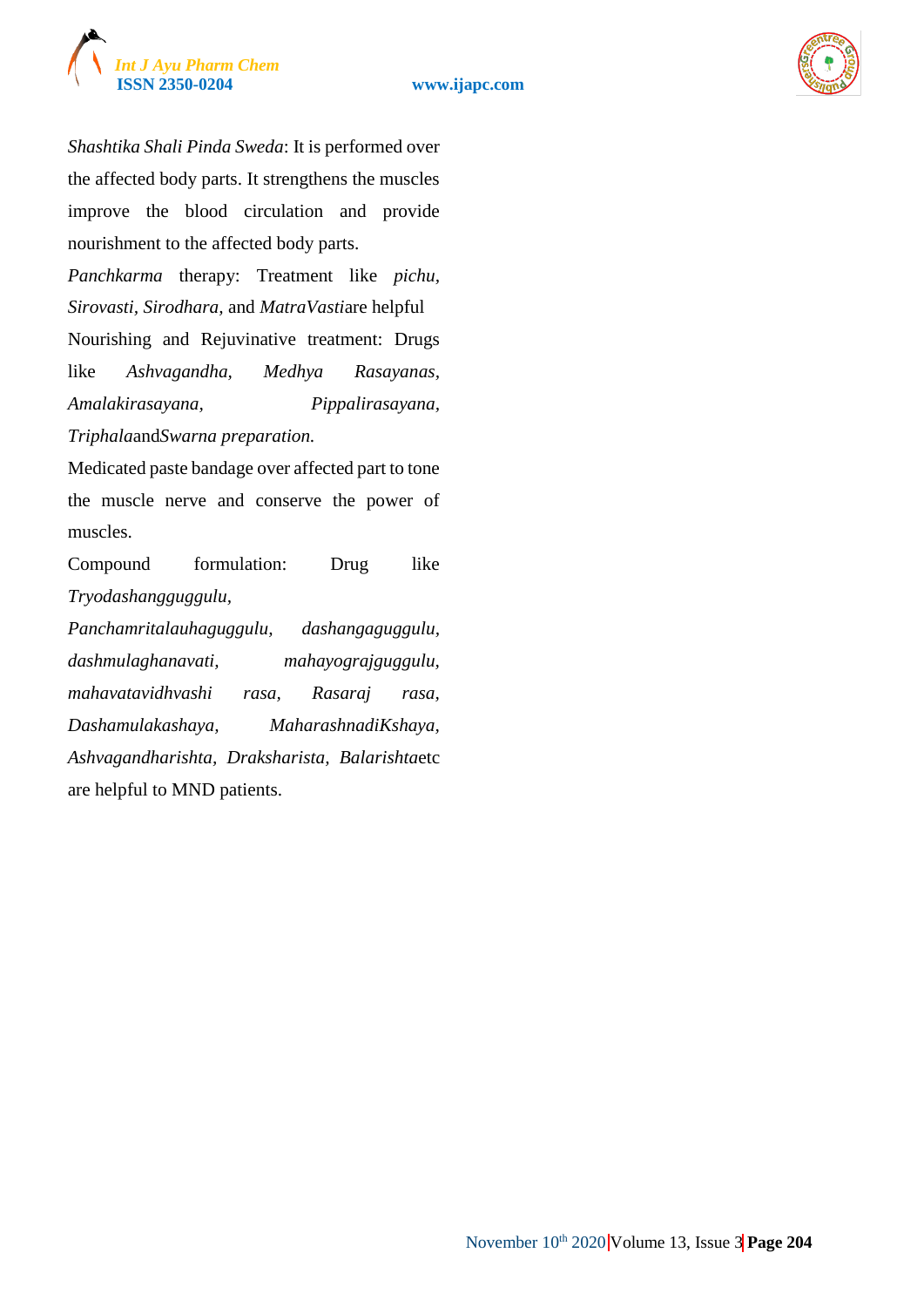



# **REFERENCES**

1.M.Manthappa,Manipal Prep Manual of Medicine, Edtion<sup>2nd</sup>, CBC Publishers & Distributors; 2015. p. 363.

2.Ralston Stuart H.,Penman Ian D., Starchan Mark WJ, Hobson Richard P, Devidson`s Principles and Practice Medicine, Edtion23rd . 2018. p. 1116.

3.Dr.ByadgiP.S., Dr.pandeyA. K., A text book of *kayachikitsa*, Vol 3, New Delhi, Chaukhambha publication, 2014. p.156.

4. Dr.Byadgi P.S., Dr.pandey A. K., A text book of *kayachikitsa*, Vol 3, New Delhi, Chaukhambha publication; 2014. p.155-156.

5. Dr.Byadgi P.S., Dr.pandey A. K., A text book of *kayachikitsa*, Vol 3, New Delhi, Chaukhambha publication; 2014. p.163.

6. Dr.ByadgiP.S., Dr.pandeyA. K., A text book of *kayachikitsa*, Vol 3, New Delhi, Chaukhambha publication, 2014. p.164.

7. Dr.Mahadevan`sL.,Ayurvedic Clinical Practice, Vol 2,

Tamilnadu,Saradamahadeviyerayurvediceducatio nal & charitable trust, 2012.p. 400-401.

8. Dr.Mehta Pradip J., P.J. Mehta's Practical Medicine, Edtion 19<sup>th</sup>, Mumbai, The national book depot, 2012.p.260.

9. Dr.Byadgi P.S., Dr.pandeyA. K., A text book of *kayachikitsa*, Vol 3, New Delhi, Chaukhambha publication; 2014. p.156-157.

10.Ralston Stuart H.,Penman Ian D., Starchan Mark WJ, Hobson Richard P, Devidson`s Principles and Practice Medicine, Edtion 23rd, 2018. p. 1116-1117.

11. Mathew K. George, Aggarwal Praveen, Medicine prep manual for undergraduate, Edtion 3 rd, New Delhi, 2008. p. 276.

12. Ralston Stuart H.,Penman Ian D., Starchan Mark WJ, Hobson Richard P, Devidson`s Principles and Practice Medicine, Edtion23rd . 2018. p.1117.

13. Dr.Mahadevan`sL., Ayurvedic Clinical Practice. Vol 2. Tamilnadu, Saradamahadeviyerayurvedic educational & charitable trust, 2012.p. 397.

14.Dr.Mahadevan`sL., Ayurvedic Clinical Practice, Vol 2, Tamilnadu, Saradamahadeviyerayurvedic educational & charitable trust, 2012.p. 398.

15. MunjalYash pal, API Textbook of Medicine, Vol 2, Mumbai, Jaypee Brothers Medical publishers, 2015. p. 2018.

16. McGraw-Hill, Harrison`s Principles of internal Medicine,Vol 2, McGraw-Hill Medical PublisingDivison, 2005. p.2426.

17.M. Manthappa,Manipal Prep Manual of Medicine, Edtion  $2<sup>nd</sup>$ , CBC Publishers & Distributors; 2015. p. 364.

18. MunjalYash pal, API Textbook of Medicine, Vol 2, Mumbai, Jaypee Brothers Medical publishers, 2015. p. 2021.

19. Dr.Mahadevan`sL., Ayurvedic Clinical Practice, Vol 2, Tamilnadu, Saradamahadeviyerayurvedic educational & charitable trust, 2012.p. 400.

20. Mathew K. George, Aggarwal Praveen, Medicine prep manual for undergraduate, Edtion 3 rd, New Delhi, 2008. p. 277.

November 10th 2020 Volume 13, Issue 3 **Page 205**